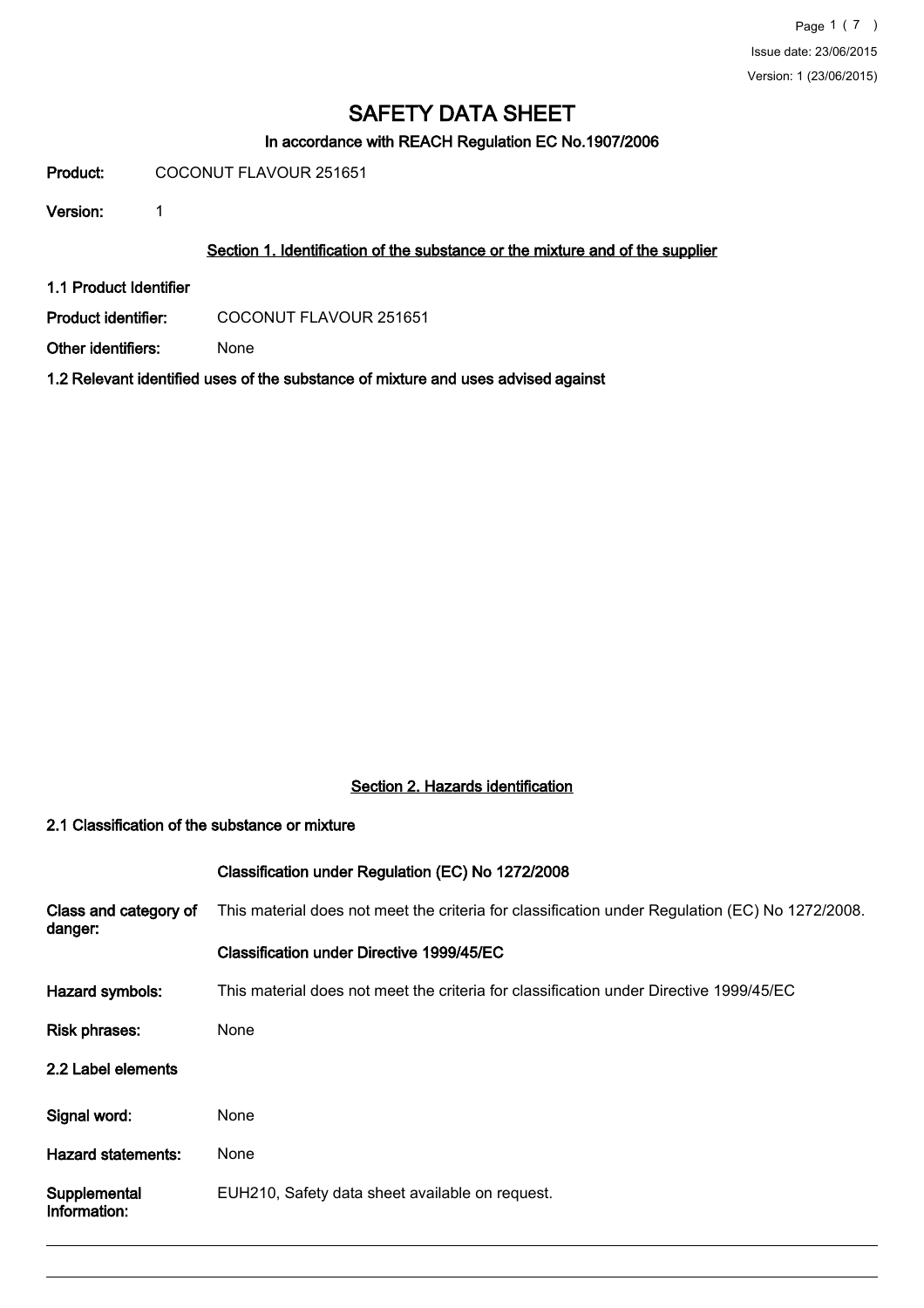## In accordance with REACH Regulation EC No.1907/2006

Product: COCONUT FLAVOUR 251651 Version: 1 Precautionary None statements: Pictograms: None

Other hazards: None

#### Section 3. Composition / information on ingredients

# 3.2 Mixtures

#### Contains:

| Name                                     | <b>CAS</b> | EC        | <b>REACH Registration</b><br>No. | %        | Classification for (DSD) Classification for (CLP)<br>67/548/EEC | 1272/2008    |
|------------------------------------------|------------|-----------|----------------------------------|----------|-----------------------------------------------------------------|--------------|
| l 2-ETHYL-3-<br>l HYDROXY-4-<br>I PYRONE | 4940-11-8  | 225-582-5 |                                  | 1-<3%    | Xn: R22                                                         | ATO 4:H302.- |
| l ETHYL VANILLIN                         | 121-32-4   | 204-464-7 |                                  | $1 - 3%$ | $-$ : $-$                                                       | $-11320 -$   |
| <b>RASPBERRY</b><br>KETONE               | 5471-51-2  | 226-806-4 |                                  | $1 - 3%$ | Xn: R22                                                         | ATO 4:H302.- |

Substances with Community workplace exposure limits, not listed above:

Not Applicable

Substances that are persistent, bioaccumulative and toxic or very persistent and very bioaccumulative, greater than 0.1%:

Not Applicable

#### Section 4. First-aid measures

#### 4.1 Description of first aid measures

| Inhalation:    | Remove from exposure site to fresh air, keep at rest, and obtain medical attention.                            |  |  |
|----------------|----------------------------------------------------------------------------------------------------------------|--|--|
| Eye exposure:  | Flush immediately with water for at least 15 minutes. Contact physician if symptoms persist.                   |  |  |
| Skin exposure: | Remove contaminated clothes. Wash thoroughly with soap and water. Contact physician if<br>irritation persists. |  |  |
| Ingestion:     | Rinse mouth with water and obtain medical attention.                                                           |  |  |

#### 4.2 Most important symptoms and effects, both acute and delayed

None expected, see Section 4.1 for further information.

# 4.3 Indication of any immediate medical attention and special treatment needed

None expected, see Section 4.1 for further information.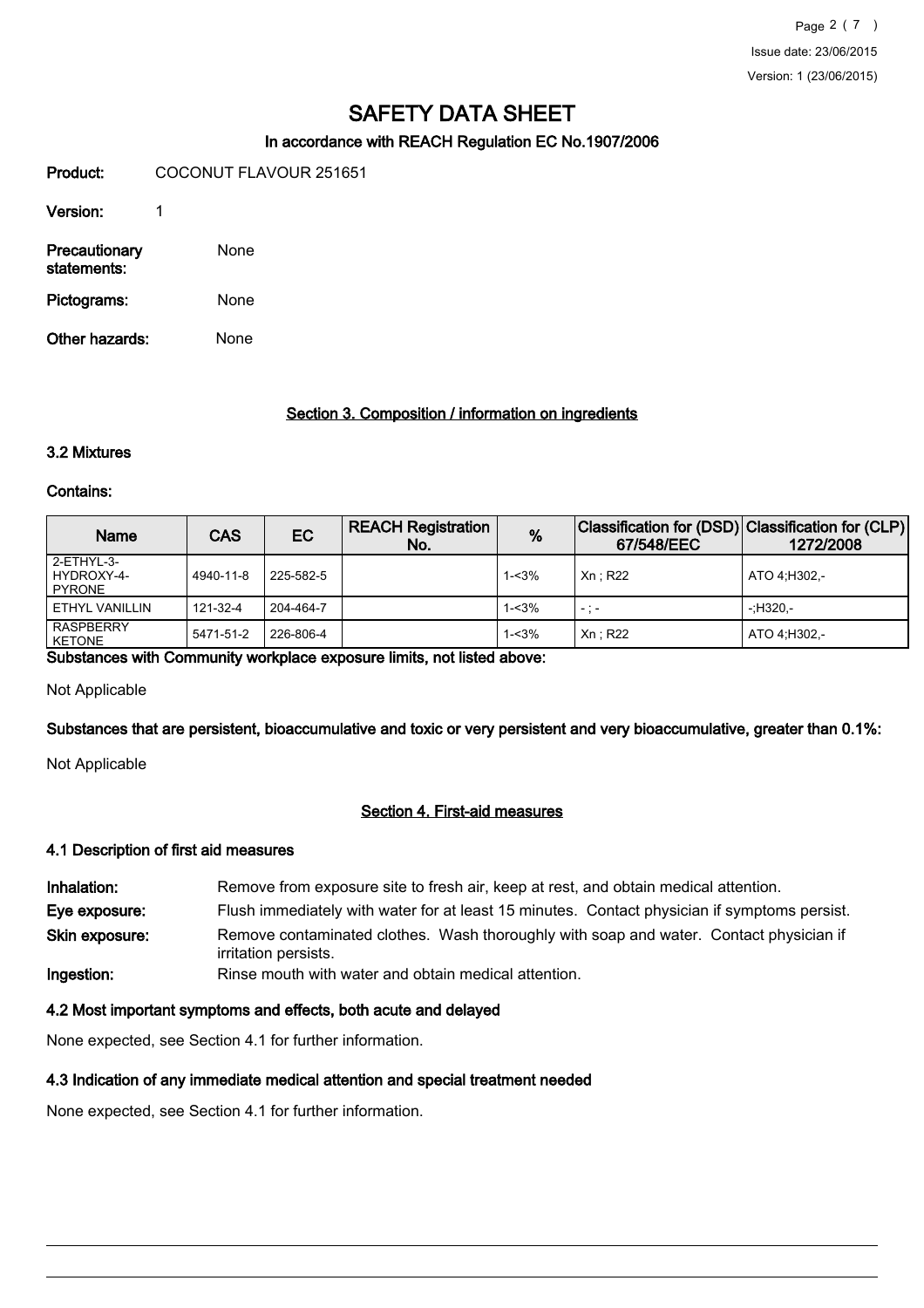# In accordance with REACH Regulation EC No.1907/2006

Product: COCONUT FLAVOUR 251651

Version: 1

# SECTION 5: Firefighting measures

## 5.1 Extinguishing media

Suitable media: Carbon dioxide, Dry chemical, Foam.

## 5.2 Special hazards arising from the substance or mixture

In case of fire, may be liberated: Carbon monoxide, Unidentified organic compounds.

## 5.3 Advice for fire fighters:

In case of insufficient ventilation, wear suitable respiratory equipment.

## Section 6. Accidental release measures

## 6.1 Personal precautions, protective equipment and emergency procedures:

Avoid inhalation. Avoid contact with skin and eyes. See protective measures under Section 7 and 8.

## 6.2 Environmental precautions:

Keep away from drains, surface and ground water, and soil.

# 6.3 Methods and material for containment and cleaning up:

Remove ignition sources. Provide adequate ventilation. Avoid excessive inhalation of vapours. Contain spillage immediately by use of sand or inert powder. Dispose of according to local regulations.

#### 6.4 Reference to other sections:

Also refer to sections 8 and 13.

# Section 7. Handling and storage

# 7.1 Precautions for safe handling:

Keep away from heat, sparks, open flames and hot surfaces. - No smoking. Use personal protective equipment as required. Use in accordance with good manufacturing and industrial hygiene practices. Use in areas with adequate ventilation Do not eat, drink or smoke when using this product.

# 7.2 Conditions for safe storage, including any incompatibilities:

Store in a well-ventilated place. Keep container tightly closed. Keep cool. Ground/bond container and receiving equipment. Use explosion-proof electrical, ventilating and lighting equipment. Use only non-sparking tools. Take precautionary measures against static discharge.

# 7.3 Specific end use(s):

Use in accordance with good manufacturing and industrial hygiene practices.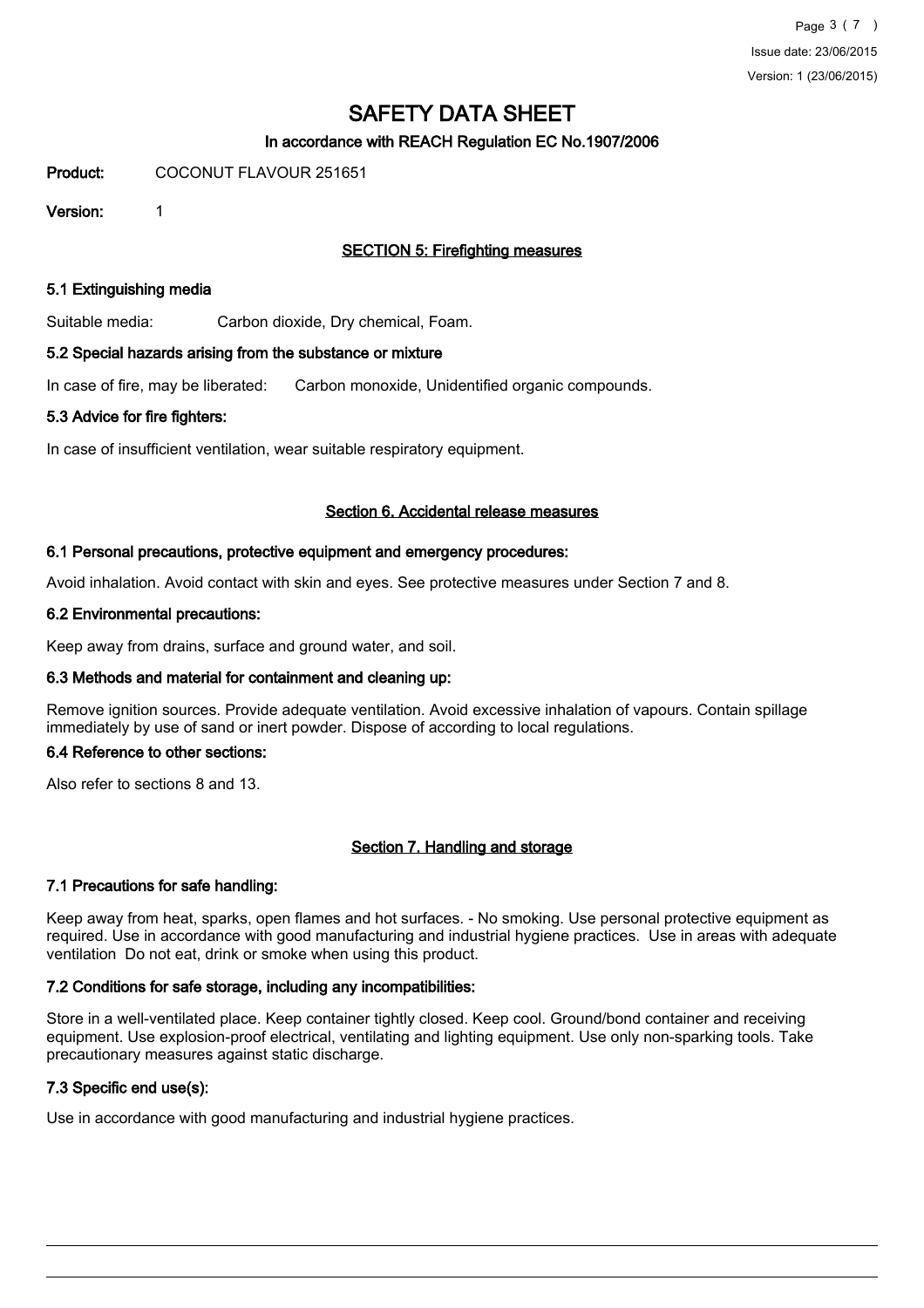## In accordance with REACH Regulation EC No.1907/2006

Product: COCONUT FLAVOUR 251651

Version: 1

#### Section 8. Exposure controls/personal protection

### 8.1 Control parameters

Workplace exposure limits: Not Applicable

## 8.2 Exposure Controls

## Eye / Skin Protection

Wear protective gloves/eye protection/face protection

## Respiratory Protection

Under normal conditions of use and where adequate ventilation is available to prevent build up of excessive vapour, this material should not require special engineering controls. However, in conditions of high or prolonged use, or high temperature or other conditions which increase exposure, the following engineering controls can be used to minimise exposure to personnel: a) Increase ventilation of the area with local exhaust ventilation. b) Personnel can use an approved, appropriately fitted respirator with organic vapour cartridge or canisters and particulate filters. c) Use closed systems for transferring and processing this material.

Also refer to Sections 2 and 7.

## Section 9. Physical and chemical properties

#### 9.1 Information on basic physical and chemical properties

| Appearance:                    | Clear colourless to pale yellow liquid |
|--------------------------------|----------------------------------------|
| Odour:                         | Not determined                         |
| pH:                            | Not determined                         |
| Initial boiling point / range: | Not determined                         |
| Flash point:                   | $>$ 100 °C                             |
| Vapour pressure:               | Not determined                         |
| <b>Relative density:</b>       | 1.0860 - 1.0900                        |
| Solubility(ies):               | Not determined                         |
| 9.2 Other information:         | None available                         |

# Section 10. Stability and reactivity

#### 10.1 Reactivity:

Presents no significant reactivity hazard, by itself or in contact with water.

# 10.2 Chemical stability:

Good stability under normal storage conditions.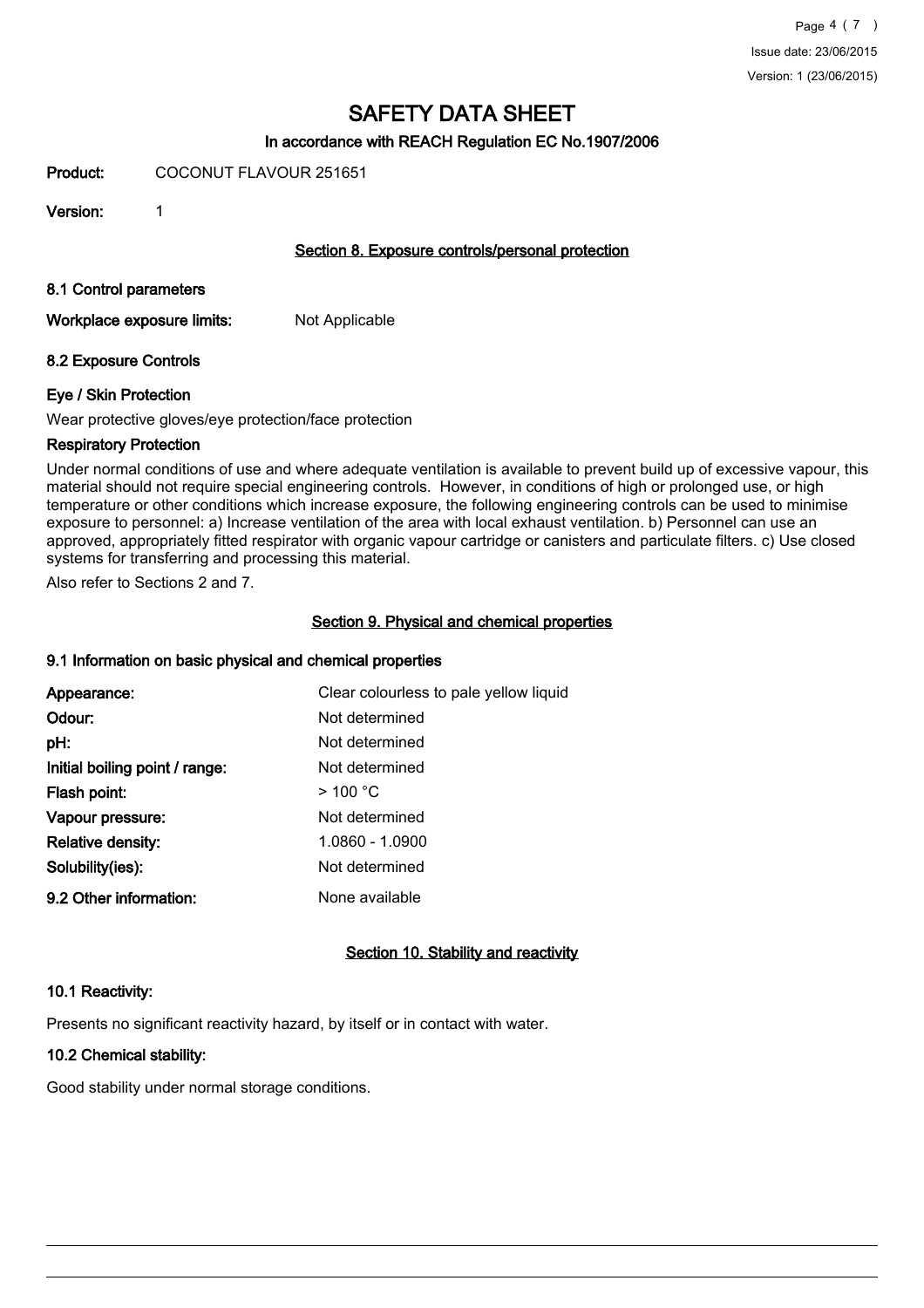Page 5 ( 7 ) Issue date: 23/06/2015 Version: 1 (23/06/2015)

# SAFETY DATA SHEET

# In accordance with REACH Regulation EC No.1907/2006

Product: COCONUT FLAVOUR 251651

Version: 1

## 10.3 Possibility of hazardous reactions:

Not expected under normal conditions of use.

## 10.4 Conditions to avoid:

Avoid extreme heat.

## 10.5 Incompatible materials:

Avoid contact with strong acids, alkalis or oxidising agents.

## 10.6 Hazardous decomposition products:

Not expected.

## Section 11. Toxicological information

#### 11.1 Information on toxicological effects

This mixture has not been tested as a whole for health effects. The health effects have been calculated using the methods outlined in Regulation (EC) No 1272/2008 (CLP).

This material does not meet the criteria for classification for health hazards under Regulation (EC) No 1272/2008.

# Assumed Toxicity Value (LD50 or ATE) for Acute Oral Toxicity: >5000 mg/kg Assumed Toxicity Value (LD50 or ATE) for Acute Dermal Toxicity: Not Applicable Assumed Toxicity Value (LC50 or ATE) for Acute Inhalation Toxicity: Not Available **Inhalation Route:** Not Available in the set of the set of the set of the set of the set of the set of the set of the set of the set of the set of the set of the set of the set of the set of the set of the set of the set o

#### Information about hazardous ingredients in the mixture

| Ingredient                                  | <b>CAS</b> | EC.       | LD50/ATE Oral | LD50/ATE<br>Dermal | LC50/ATE<br>Inhalation | <b>LC50 Route</b> |
|---------------------------------------------|------------|-----------|---------------|--------------------|------------------------|-------------------|
| l 2-ETHYL-3-<br>HYDROXY-4-<br><b>PYRONE</b> | 4940-11-8  | 225-582-5 | 1200          | Not available      | Not available          | Not available     |
| <b>RASPBERRY</b><br><b>KETONE</b>           | 5471-51-2  | 226-806-4 | 1400          | Not available      | Not available          | Not available     |

Refer to Sections 2 and 3 for additional information.

# Section 12. Ecological information

| 12.1 Toxicity:                      | Not available |
|-------------------------------------|---------------|
| 12.2 Persistence and degradability: | Not available |
| 12.3 Bioaccumulative potential:     | Not available |
| 12.4 Mobility in soil:              | Not available |

#### 12.5 Results of PBT and vPvB assessment:

This substance does not meet the PBT/vPvB criteria of REACH, annex XIII.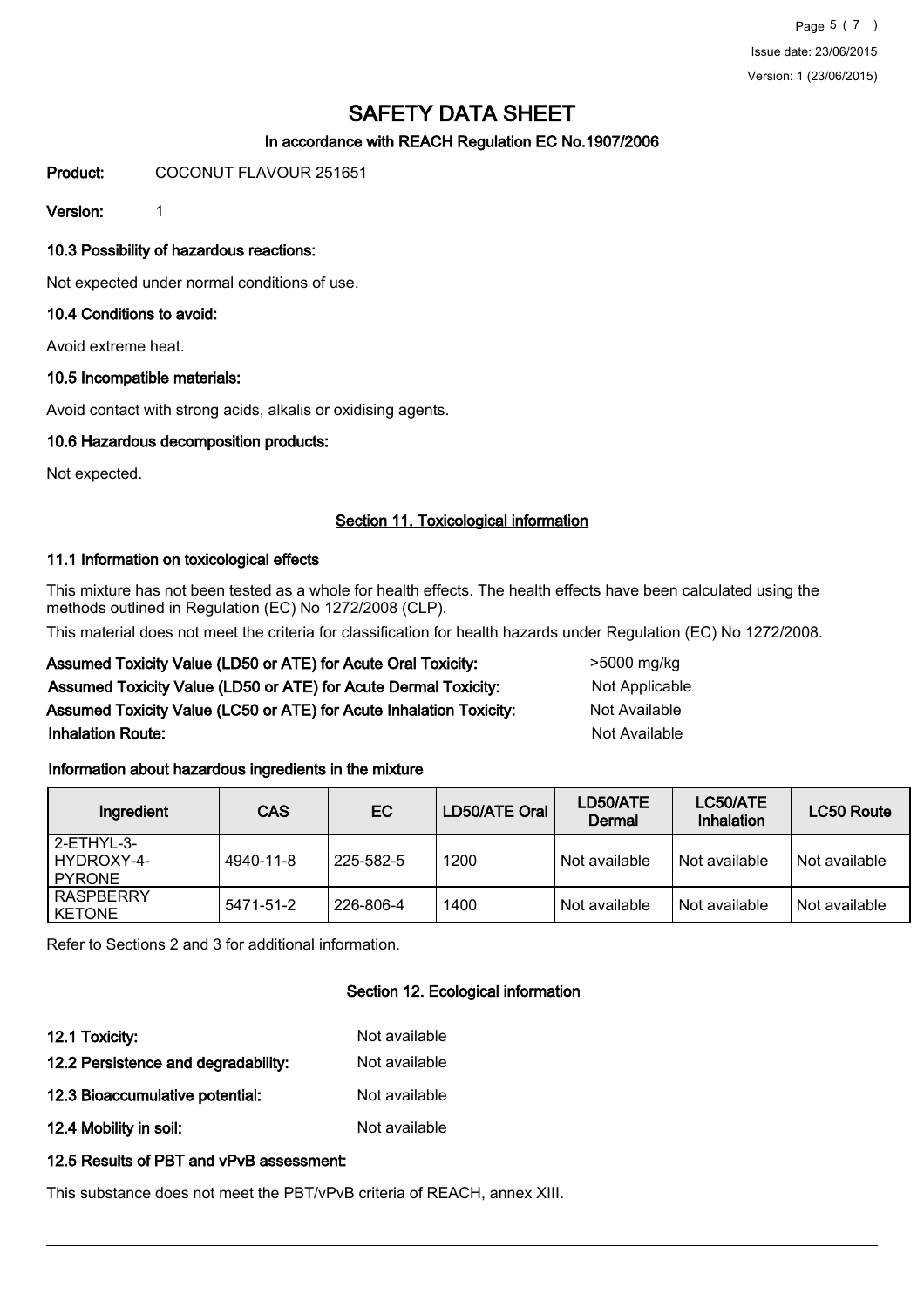# In accordance with REACH Regulation EC No.1907/2006

Product: COCONUT FLAVOUR 251651

Version: 1

12.6 Other adverse effects: Not available

## Section 13. Disposal considerations

# 13.1 Waste treatment methods:

Dispose of in accordance with local regulations. Avoid disposing into drainage systems and into the environment. Empty containers should be taken to an approved waste handling site for recycling or disposal.

## Section 14. Transport information

| Not classified                              |
|---------------------------------------------|
| Not classified                              |
| Not classified                              |
| Not classified                              |
| Not classified                              |
| Not environmentally hazardous for transport |
| None additional                             |
|                                             |

## 14.7 Transport in bulk according to Annex II of MARPOL73/78 and the IBC Code:

Not classified

# Section 15. Regulatory information

#### 15.1 Safety, health and environmental regulations/legislation specific for the substance or mixture

None additional

#### 15.2 Chemical Safety Assessment

A Chemical Safety Assessment has not been carried out for this product.

# Section 16. Other information

#### Key to revisions:

Not applicable

## Key to abbreviations:

| Abbreviation     | Meaning                                                                                                                             |
|------------------|-------------------------------------------------------------------------------------------------------------------------------------|
| ATO 4            | Acute Toxicity - Oral Category 4                                                                                                    |
| H302             | Harmful if swallowed.                                                                                                               |
| H320             | Causes eve irritation.                                                                                                              |
| P <sub>264</sub> | Wash hands and other contacted skin thoroughly after handling.                                                                      |
| P270             | Do not eat, drink or smoke when using this product.                                                                                 |
| P301/312         | IF SWALLOWED: call a POISON CENTER or doctor/physician if you feel unwell.                                                          |
| P305/351/338     | IF IN EYES: Rinse cautiously with water for several minutes. Remove contact lenses, if present and easy<br>to do. Continue rinsing. |
| P330             | Rinse mouth.                                                                                                                        |